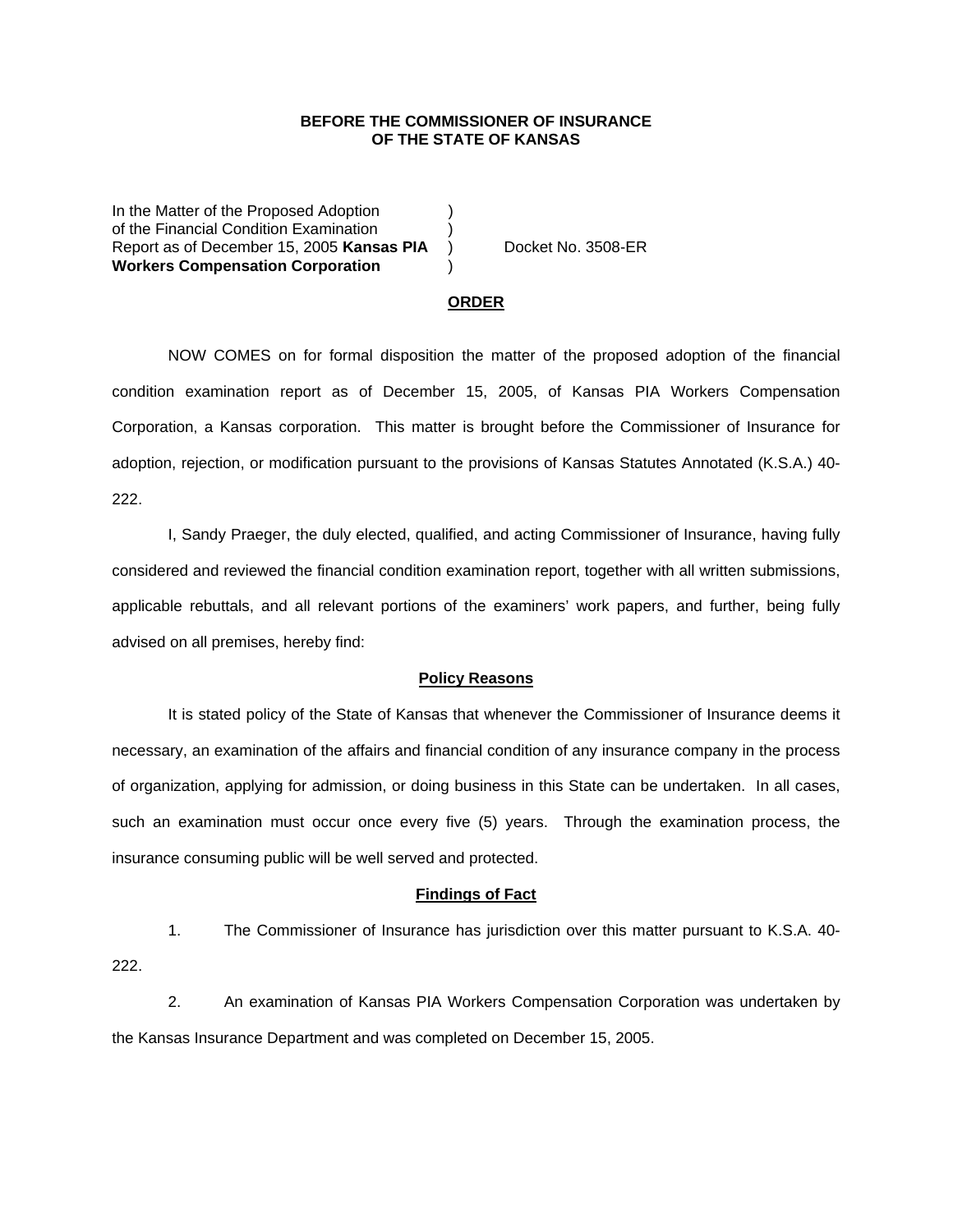3. The examiner-in-charge tendered and filed with the Kansas Insurance Department a verified written report of the examination within thirty (30) days following completion of the examination, to wit; December 15, 2005.

 4. Following receipt of the verified report, the Kansas Insurance Department transmitted the report to Kansas PIA Workers Compensation Corporation on December 16, 2005, with a duly executed notice advising the company of its opportunity to prepare and submit to the Kansas Insurance Department a written submission or rebuttal with respect to any and all matters contained in the report. Kansas PIA Workers Compensation Corporation was further advised that any written submission or rebuttal needed to be filed with the Kansas Insurance Department no later than thirty (30) days after receipt of the verified report.

 5. Kansas PIA Workers Compensation Corporation filed a written acceptance of the verified report on December 16, 2005.

8. Based upon the written submission tendered by Kansas PIA Workers Compensation Corporation, the company took no exceptions to matters contained in the verified report.

 9. Within thirty (30) days of the end of the time period allowed for written submission or rebuttal, the Commissioner of Insurance fully reviewed the report, together with all written submissions and rebuttals provided by Kansas PIA Workers Compensation Corporation. The Commissioner of Insurance further reviewed all relevant workpapers.

 10. No other written submissions or rebuttals were submitted by Kansas PIA Workers Compensation Corporation.

## **Conclusion of Law**

11. K.S.A. 40-222(k)(2) provides:

"Within 30 days of the end of the period allowed for the receipt of written submissions or rebuttals, the commissioner shall fully consider and review the report, together with any written submissions or rebuttals and any relevant portions of the examiners workpapers and enter an order:

(A) Adopting the examination report as filed or with modification or corrections. If the examination report reveals that the company is operating in violation of any law, regulation or prior order of the commissioner, the commissioner may order the company to take any action the commissioner considers necessary and appropriate to cure such violations; or